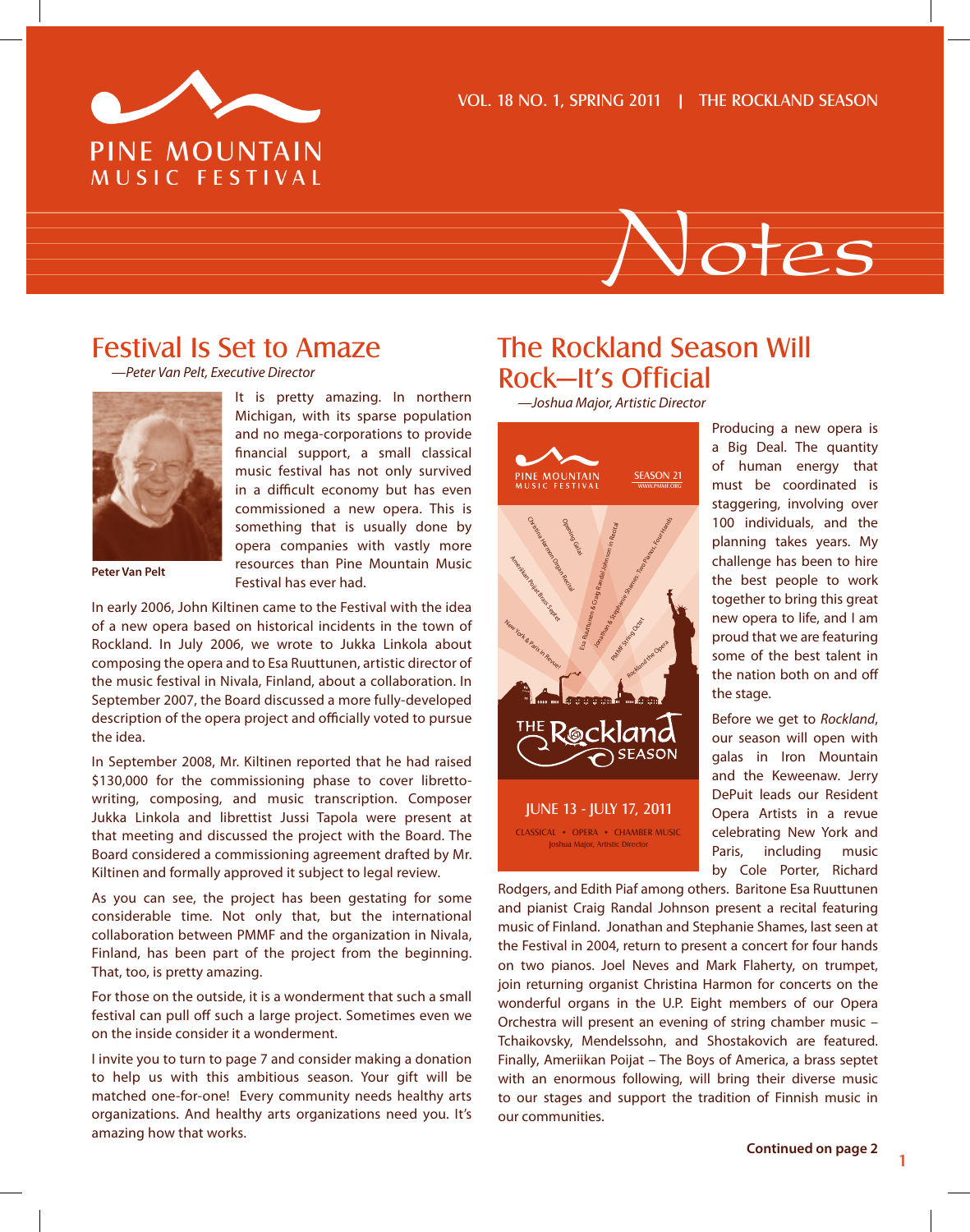## The Rockland Season Will Rock—It's Official

(continued from page 1)

Jussi Tapola, librettist and stage director with Finnish National Opera in Helsinki, will be the director of *Rockland*. He has a deft and human touch in all his work. Triple threat Craig Randal Johnson (conductor, pianist, and bassist) has championed much of Jukka Linkola's music and, as conductor of *Rockland,* will bring great leadership to the opera.



**Joshua Major**

Barbara Shirvis, one of America's most accomplished sopranos, joins us to sing the role of Johanna. Singing Johanna's husband, Pekka, is Mark Walters, who sang with PMMF in 1998; his powerful voice and stage presence have been winning brilliant reviews. Finland's leading baritone, Esa Ruuttunen, will sing the role of Alfred Laakso. William Joyner, singing the role of William,

the underground foreman, is making his debut with the Paris Opera just prior to his PMMF debut. Peter Halverson, who has won praise for his work throughout the United States, will be singing Pastor Rantanen. Paul Truckey, a resident of Marquette, will bring his stage magic to *Rockland* and will sing the comic relief, Pete Casavino. Christopher Temporelli, one of our ROAs in 2005, will return as a guest artist to sing the roles of Thomas Morton and Sven Polkki. The remaining roles will be sung by our Resident Opera Artists with the usual flair and quality. Our chorus, under the direction of Ann Campbell, will feature local singers and a few guests from Concordia College, Moorhead.

Our designers include Tom Burch (set), on the faculty of the University of Chicago; Suzanne Young (costumes), returning having designed PMMF costumes for the last two seasons; and Helena Kuukka (lighting), a Finn who has made her home and career in the United States for the past 15 years.

Our orchestra of 43 players is one of the largest fully professional orchestras we have ever had. Players from Detroit Symphony Orchestra, Lyric Opera of Chicago Orchestra, South Bend Orchestra, Keweenaw and Marquette Symphony Orchestras, and others join together to give life to Jukka Linkola's remarkable score.

The scope and complexity of bringing *Rockland* to life reflects the maturity of Pine Mountain Music Festival. The reputation of the Festival has grown to international levels, and the music we make is worthy of any stage in the world. We are fortunate to have a community that is world-class in its dedication to the Festival. Thank you!

## Task Force Prepares for Rockland Premiere

*—Candace Koski Janners, Trustee & Chair, Rockland Task Force* 



Sometimes, history sneaks up on us. Reaching across the years, *Rockland* the opera brings a long-forgotten local historic episode to life. The importance of the Rockland strike in 1906 was enormous, locally and nationally. Bringing the story of these events to the stage, in the form of a new opera is also enormous!

**Candace Koski Janners**

In order to plan and coordinate the many steps leading to the premiere, the Festival appointed a Rockland Task Force in April 2009. Composed of eight dedicated individuals, the group has met nearly monthly for the past two years to plan fund-raising and marketing for the "New World" premiere in July 2011.

The first priority was to enhance awareness of *Rockland* as a basis for building audience and donor support. This was done in several ways. Mary Wright was engaged by PMMF and the Task Force to develop a community art project, "The Story Line," in support of *Rockland* (see article on page 8). A *Rockland* page on the PMMF website was created to provide ongoing information about the opera and related activities, and press releases are being issued. In January 2010, a press conference was held to announce *Rockland*. The Task Force arranged with Carl Pellonpaa of "Finland Calling," a weekly TV show out of Marquette, for a series of interviews on the opera's development.

*Rockland* and PMMF were represented at Finn Grand Fest in Sault Sainte Marie, Ontario, in July 2010 contributing to increased audience potential and donor interest. This event also show-cased the unique collaboration between PMMF and the Jokilaakso Music Foundation which is producing the ""Old World" premiere in Nivala, Finland, in June 2011. Association with other entities such as the Finnish Council in America. the Keweenaw National Historical Park, the Finnish Expatriate Parliament, local historical societies, and various community organizations has also advanced awareness of *Rockland* and its musical, historical, and cultural significance.

Task Force members Pauline and John Kiltinen deserve special recognition for the vision, energy, and resources they have brought to the project. It is a privilege to be involved with the development of an important new opera and to work with individuals so committed to its success.

**Continued on page 6**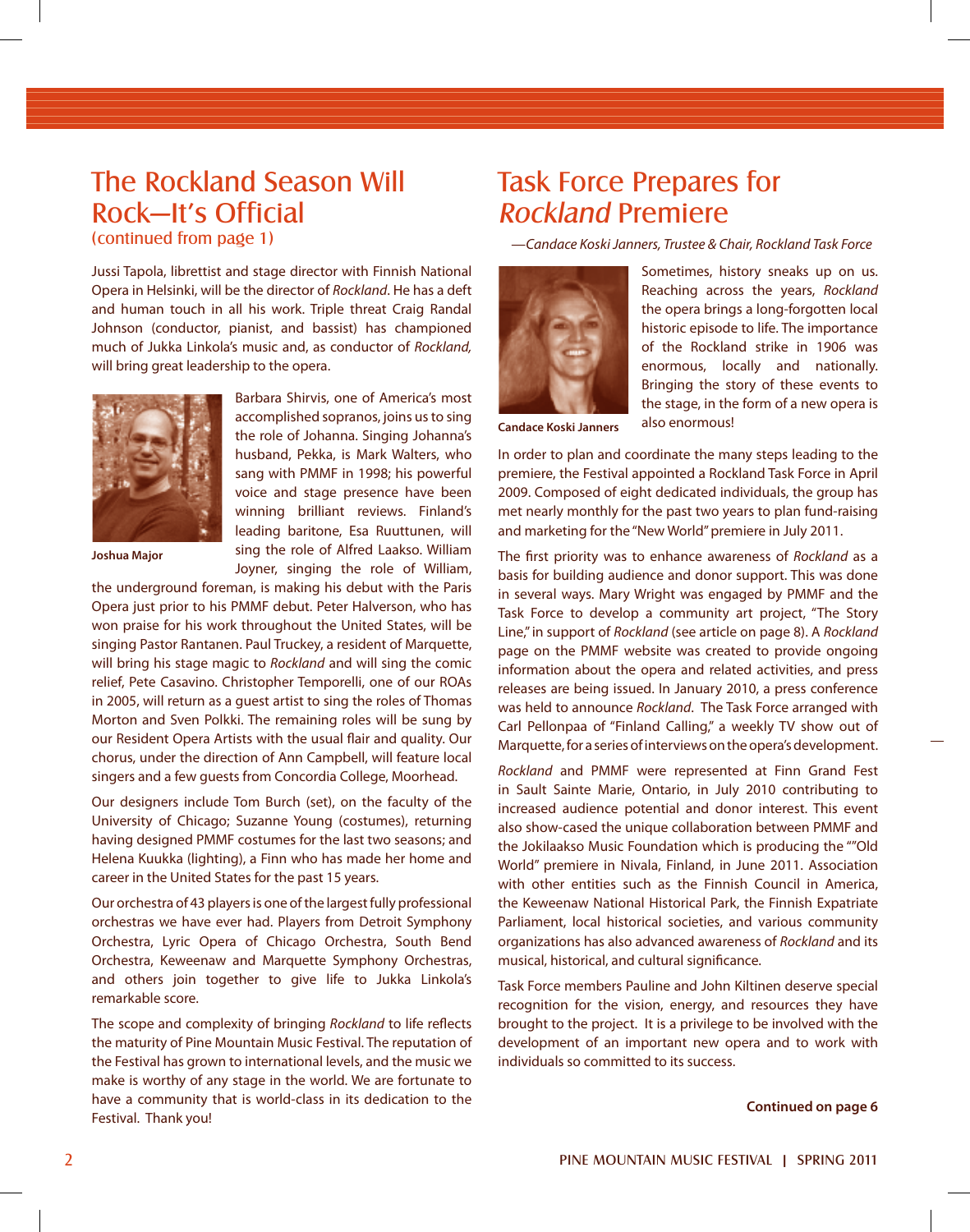## The Big Three of Rockland

When any new opera is premiered, there are many people who are indispensable, but three in particular stand out: the composer, the librettist, and the conductor. We introduce them here.



**Jukka Linkola**

The opera *Rockland* was composed by Jukka Linkola, a prolific Finnish composer. Besides opera and musical theater, he has written big band, jazz, chamber, choral, symphony and solo instrument works, and is also a pianist and conductor.

His previous operas include *Elin* (1991), *Angelika* (1992) which won awards in Paris and Cannes, and *Matka* (1998), and his latest opera, *Robin Hood*, was premiered in Helsinki just a couple of months ago. He has received numerous awards and international prizes.



The librettist of *Rockland* is Jussi Tapola. He has worked as director and librettist in the operatic world for more than thirty years. He has also directed for television. He has directed nearly 200 opera productions, including those of Finnish National Opera, Tampere Opera, and Pori Opera.

He has taught performance skills and directed opera productions at the Sibelius Academy. He will be the stage director of *Rockland* for both the Nivala and the Houghton productions.



Notes

**Jussi Tapola Craig Randal Johnson**

The conductor of the U.S. performances will be Craig Randal Johnson. He is a Minneapolis-based conductor, pianist and double-bassist, and a strong proponent of Finnish music.

He has conducted FinnFest USA concerts in Minneapolis, Marquette, and Ashtabula, OH, and will be artistic director for the concerts at FinnFest USA in San Diego in 2011. He conducted the premiere of Jukka Linkola's double bass concerto at Finn Grand Fest in Marquette in 2005.

### Principal Singers

This year, for the first time in several years, we have contracted a number of principal singers for the main roles in *Rockland*. These are singers who are fully into their professional careers. Here we present brief bios of them.



the opera. Mr. Ruuttunen began as a guest singer for Finnish National Opera in 1985. He debuted in London's Covent Garden in 2000, and that same year he was the Artist of the Year at the Savonlinna Opera Festival. In

**Esa Ruuttunen,** baritone, will sing the role of Alfred Laakso, who opens and closes

recent years Esa Ruuttunen has created a growing international career as guest soloist in the U.S. and in Europe. He is Artistic Director of Jokilaakso Music Foundation, which will produce the Old World Premiere of *Rockland* in Nivala, Finland, in June.



**William Joyner,** tenor, will sing the role of William Jackson. He is a regular guest of opera companies and orchestras around the world. In the U.S., he has appeared with Washington Opera, New York City Opera, Santa Fe Opera, Pittsburgh Opera, Minnesota Opera, Florentine Opera, and Sarasota Opera

**William Joyner**

among others, and with the Chicago Symphony Orchestra and New York Philharmonic. In Europe, he has appeared with the Teatro alla Scala in Milan, Rome Opera, Opéra National de Paris, Deutsche Staatsoper Berlin, and others. He will sing the William Jackson role both in Nivala and in Houghton.

**Continued on page 4**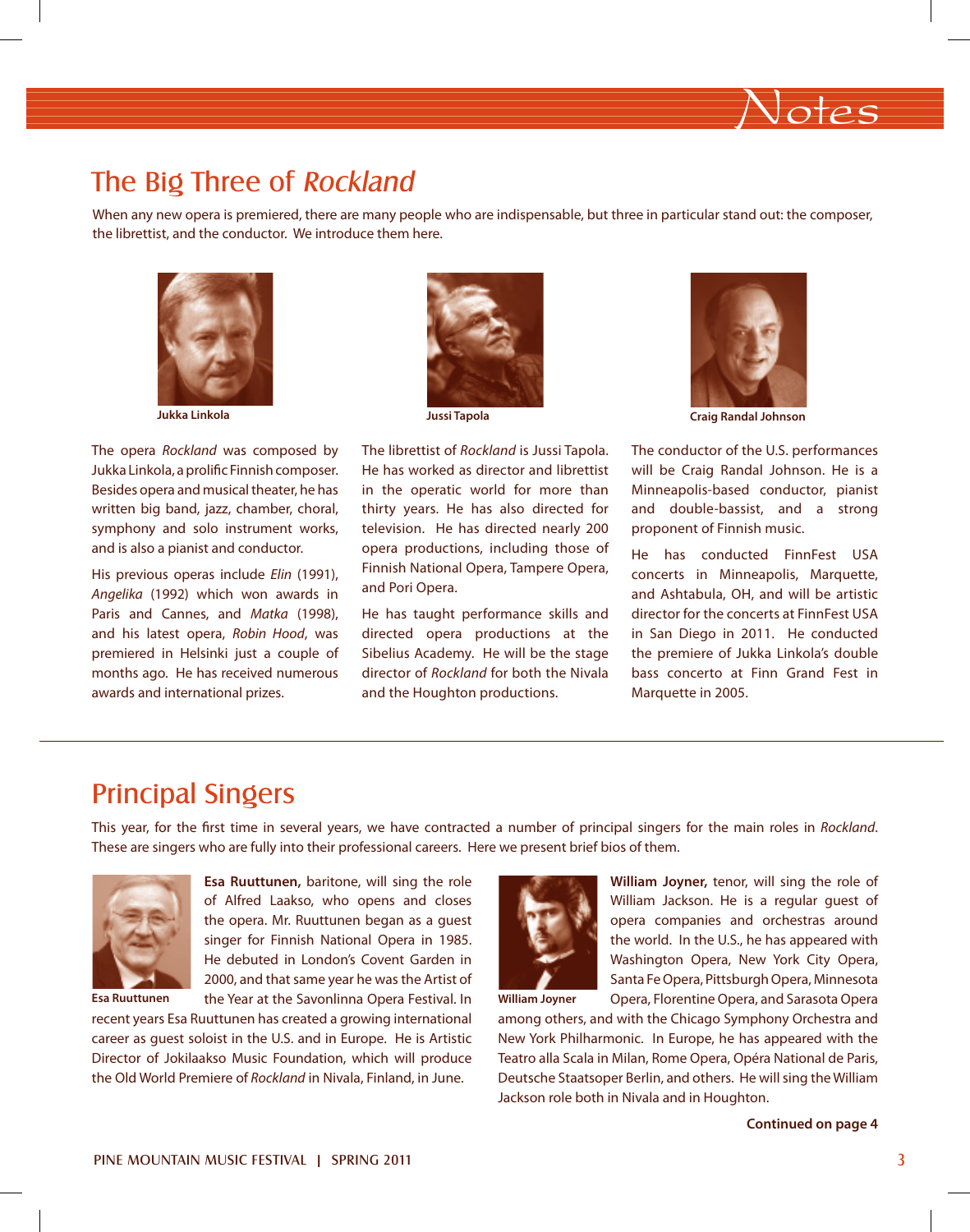### Principal Singers

(continued from page 3)



**Peter Halverson,** baritone, will sing the role of Pastor Rantanen. He has performed throughout the United States for 25 years in opera, operetta, musical theater, oratorio, concerts and recitals. Recent performances include Dr. Falke in *Die Fledermaus* with Opera Southwest, Simon

**Peter Halverson**

in Haydn's *The Seasons* with the Oslo Cathedral Choir and Oslo Baroque Orchestra, Germont in *La Traviata* with Fargo/ Moorhead Opera and Pa Joad in Ricky Ian Gordon's *The Grapes of Wrath* at Carnegie Hall and with Minnesota Opera. Mr. Halverson is an Associate Professor of Voice at Concordia College, Moorhead, MN.



**Barbara Shirvis,** soprano, will sing the role of Johanna. Her credits include many roles in a wide variety of opera houses and concert halls including as Alice Ford in *Falstaff* at Toledo Opera, Cio-Cio-San in *Madama Butterfly* at Utah Opera and Aspen Festival, Liù in *Turandot* at Kentucky Opera, Tatyana

**Barbara Shirvis**

in *Eugene Onegin* at Cleveland Opera, the title role in *Tosca* at Minnesota Orchestra and New Jersey Symphony Orchestra, Janáček's *Glagolitic Mass* with New Mexico Symphony, and many others. Her appearances with New York City Opera include Pamina in *Die Zauberflöte* and Micaëla in *Carmen.*



**Mark Walters,** baritone, will sing the role of Pekka. His recent performances of *Rigoletto, Il trovatore, La traviata, Aïda*, and *La forza del destino* have established him as a baritone to watch. He made his European debut in *La Traviata* last summer with Den Nye Opera in Bergen, Norway, and was recently

**Mark Walters**

seen in Osaka, Japan in the title role of *Don Giovanni.* He has performed at Carnegie Hall in Orff's *Carmina Burana* and the Fauré *Requiem.* This will be a return appearance at PMMF for Mark; he sang Germont in our 1998 production of *La Traviata.*



**Paul Truckey,** tenor, will sing the role of the barber, Pete Casavino. Paul has been a Professor of Theatre at Northern Michigan University since 2003. While at NMU he has directed numerous productions including, *A Flea in Her Ear, The Mousetrap, The Foreigner, The Full Monty, Cat on a Hot Tin Roof, Tell-Tale,* 

**Paul Truckey**

and *Our Town.* Professional acting credits include *Les Miserables, The Fantasticks, Romeo and Juliet, Three Sisters, The Mikado,* and *She Stoops to Conquer.* His TV credits include *The Rosie O'Donnell Show* and *The Today Show.* 



**Christopher Temporelli,** bass, will sing the roles of Sven Polki and Thomas Morton. He has performed main-stage roles with such renowned companies as Glimmerglass Opera, Fort Worth Opera, Lake George Opera, Virginia Opera, Toronto, Syracuse Opera, and New York City Opera. He has performed at Carnegie, Weill Hall as a winner

**Temporelli**

in the Liederkranz Competition and at Kennedy Center as soloist with the Washington Chorus. Christopher sang Alidoro in PMMF's production of *La Cenerentola* in 2005. This spring he will sing Beethoven's Symphony No. 9 with Pinchas Zukerman and the National Arts Centre Orchestra.

### Appreciation for Grants Received

We recently received word that the Festival has been granted \$7,500 by Michigan Council for Arts and Cultural Affairs in support of *Rockland*, and we are most grateful. Earlier we were awarded a grant of \$2,500 by the Advisory Commission of Keweenaw National Historical Park to help underwrite the printing of this season's program which will include historical information relevant to the opera and local history.

Other grant applications have been submitted to the National Endowment for the Arts, Finlandia Foundation National, American-Scandinavian Foundation, and Finn Spark. We appreciate these institutions that work hard to support the cultural life of our communities.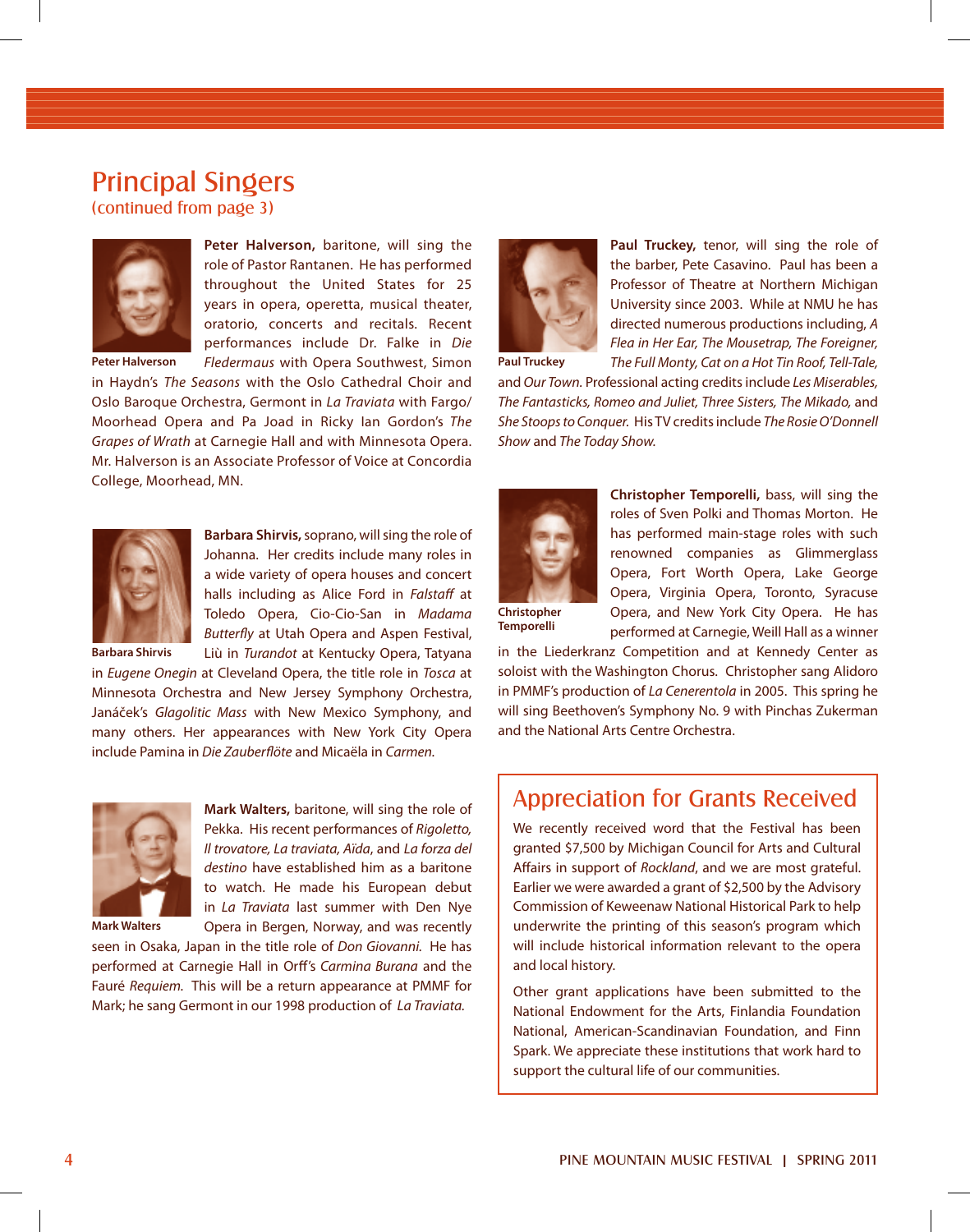

### Resident Opera Artists

This year our Resident Opera Artists will sing secondary roles in *Rockland* as well as in New York and Paris in Revue! and the Keweenaw and Dickinson opening galas. One of this year's ROAs is a Yooper and another is a returnee. We are so pleased to have all of them with us for the season.



**James Plante,** tenor, will sing the role of Kivi. He is a native of Minneapolis, MN, and has performed with such companies as Minnesota Opera, Utah Festival Opera, Kansas Concert Opera, The Arizona Broadway Theater, and Greenville Light Opera Works.

James has also appeared as an apprentice

**James Plante**

artist with Lyric Opera of Kansas City. He holds a B.M. in voice from the University of Minnesota and an M.M. in opera from the University of Kansas.



**Danielle Teter,** soprano, is a local singer and has been singing in the chorus of Pine Mountain Music Festival operas since 2001 when, at 13, she joined the chorus for the world premiere of *The Children of the Keweenaw.* She is a recent graduate of Northern Michigan University, where she

**Danielle Teter**

received a Special Faculty Citation in Music Award. Danielle will pursue a Master's Degree in Vocal Performance in the fall and is thrilled to continue her work with Pine Mountain Music Festival.



**Kyle Tomlin,** tenor, will sing the role of John. He earned his B.A. in Music from Penn State and is now pursuing a Master's in Vocal Performance from the University of Michigan. His most recent performances include Nemorino in *L'elisir d'amore* and Le

**Kyle Tomlin**

Chevalier Danois in *Armide* with University of Michigan Opera Theatre, Tom Snout in the U of M graduate workshop's production of *A Midsummer Night's Dream*, and the First Sailor in *Dido and Aeneas* with the Metropolitan Baroque Ensemble.



**Jennifer Trombley,** singing the role of Rauha, is a mezzo-soprano who has performed in opera, oratorio, and concert settings throughout America. Recent engagements include the title role in *La Cenerentola*  with Bay View Music Festival and the title role in Peter Brooks' adaptation of *Carmen* with University of Michigan. For two summers she was in the Apprentice Artist program at Des Moines Opera and is currently a Resident Artist at Pensacola Opera. She holds a degree in Music Performance and Music Education from University of Michigan.



**Heather Youngquist,** soprano, was a Resident Opera Artist with PMMF in 2009 when she performed in the Cole Porter Revue and sang the role of Elisetta in Cimarosa's *Il Matrimonio Segreto.* Since then, Heather has continued her studies in voice at Indiana University, where she completed a M.M. degree in Voice Performance in 2009.

**Heather Youngquist**

Also in 2009 she was selected as a winner of the Metropolitan Opera National Council Auditions in the Central Illinois District. She teaches voice privately and is an Adjunct Professor at Vincennes University.



## The Story of the Logo

The Rockland logo has three special features. The stem of the "d" in the shape of a miner's pick conveys that the opera concerns the mining industry and the life of the workingman.

The "o" in the form of a white rose reflects the fact that Alfred Laakso, the Finnish miner whose first-hand account of the 1906 events is the basis of the opera, was a member of the White Rose Temperance Society in Rockland.

Finally, the "R" has a long arm in the form of a rose stem with thorns, a reminder that life is not always easy. If life is "a bed of roses," the roses may come with thorns.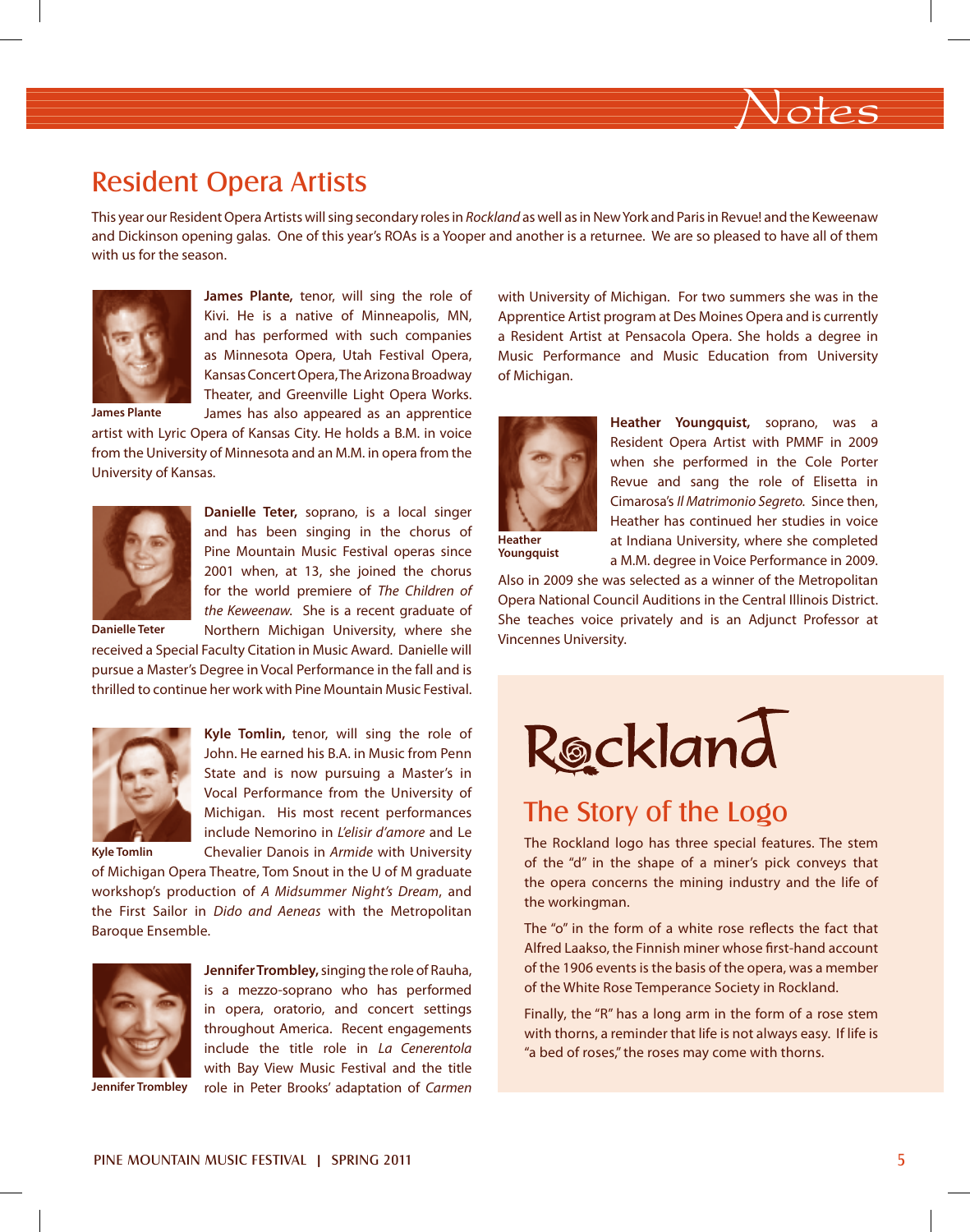| <b>2011 Season Events</b><br>All events at 7:30 PM, unless otherwise noted. | <b>Dickinson Area</b> | <b>Keweenaw Area</b>        | <b>Marquette Area</b> | <b>Other Locations</b>                   |
|-----------------------------------------------------------------------------|-----------------------|-----------------------------|-----------------------|------------------------------------------|
| Keweenaw Kickoff Gala                                                       |                       | June 13 (5:30 PM)           |                       |                                          |
| Chippewa Club Gala                                                          | June 14 (5 PM)        |                             |                       |                                          |
| New York and Paris in Revue!                                                | June 19 (3 PM)        | June 21                     | June 16               | June 17 - Escanaba<br>June 20 - Ironwood |
| Christina Harmon Organ Recital                                              | June 22               | June $20$                   | June 27               | June 24 - Escanaba                       |
| Esa Ruuttunen and Craig Randal<br>Johnson Recital                           | $ $ une 25            | June 27                     | $ $ une 23            |                                          |
| Jonathan & Stephanie Shames: Two<br>Pianos, Four Hands                      |                       | July 1                      | June 29               |                                          |
| <b>PMMF String Octet</b>                                                    | July 6                | July 8                      | July 11               | July 7 - Ironwood                        |
| Ameriikan Poijat Brass Septet                                               |                       | <b>July 14 (7 PM)</b>       |                       | July 12 - Ironwood                       |
| Rockland the Opera                                                          |                       | July 15<br>July 17 $(3 PM)$ |                       |                                          |

**For information, call PMMF at 1-888-309-7861 or visit www.pmmf.org • Ticket brochures will be mailed in April • Tickets go on sale May 1**

# Task Force Prepares for Rockland Premiere

(continued from page 2)

*Rockland* connects the past to the present, and to the future, as it lives on in continued performances. For me, *Rockland* also illustrates a personal connection to history.

**July 31, 1906:** "Called to Rockland, 8 PM, as coroner. Strike amongst Finnish trammers and miners, riot resulting. Two killed, several wounded."

James Corgan, my great-grandfather, was the Ontonagon County Coroner called to Rockland on that July evening in 1906. My great-uncle served as a juror during the Coroner's inquest and another great-uncle served on the jury which acquitted the miners in March 1907. The Irish lawyer Patrick Henry O'Brien, who defended the Finnish miners, was a good friend of my grandfather Harry Corgan. Mr. O'Brien later became Attorney General of Michigan.

Having family members as witnesses to this history makes it very real. Through the "magic" of opera, *Rockland* will bring this history to life for others, not to be forgotten again. Sometimes, history sneaks up on us…

### The Pine Mountain Music Festival "Cast"

#### **Board of Trustees**

William Leder, President Joy Ibsen, Vice-President Ellen Bechthold, Treasurer Diane Eshbach, Secretary

| <b>Marion Anderson-Peat</b> | <b>Kathy Maynard</b>  |
|-----------------------------|-----------------------|
| <b>Ellen Campbell</b>       | <b>Nicole Nason</b>   |
| Susan Hooker                | <b>Michael Neuman</b> |
| <b>Candace Janners</b>      | <b>Bette Premo</b>    |
| <b>Sigurds Janners</b>      | <b>Jon Pryor</b>      |
| <b>Robert Lind</b>          | <b>Daniel Truckey</b> |

#### **Staff**

Joshua Major, Artistic Director Peter Van Pelt, Executive Director Angela Irwin, Operations Manager Karen Fredrickson, Office Manager/Bookkeeper

Laura Jean Deming, Founder and Artistic Director Emerita

**PO Box 406, Hancock, MI 49930 • (906) 482-1542**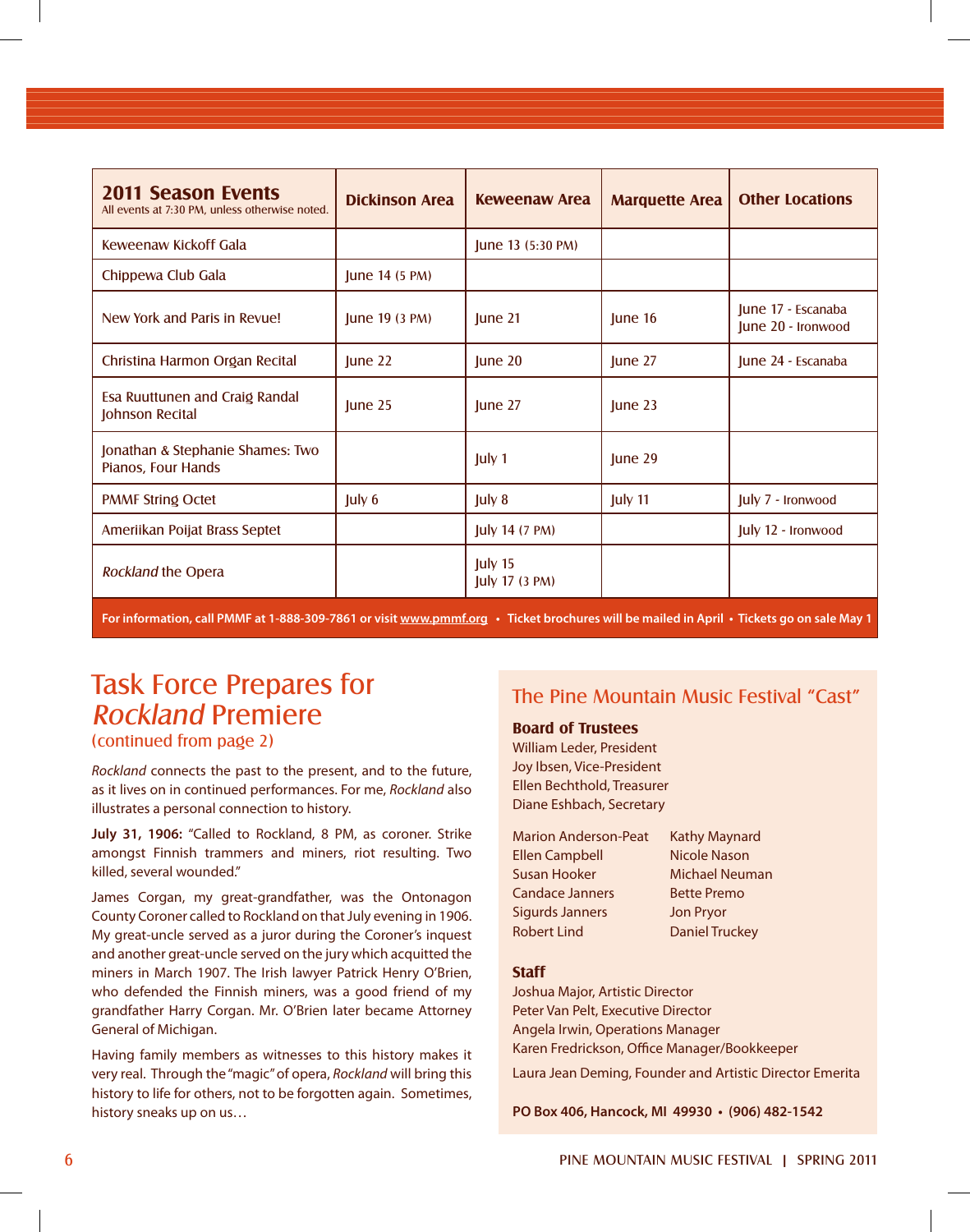

## Special Events in Support of Rockland

A series of special events is planned in support of the premiere of the opera *Rockland*. They are tentatively planned to be held at the Jutila Center, Finlandia University in Hancock (the old hospital building).

#### **Tuesday, July 12, 5:00 p.m.**

Carl Rahkonen, Finlandia Foundation Lecturer of the Year, will give a talk entitled "The Finnish American Musical Journey: From Rune Singing to the Rockland Opera." He will perform on a number of musical instruments. This event is co-sponsored by the Copper Country Finlandia Foundation Chapter.

#### **Wednesday, July 13, 5:00 p.m.**

A symposium on the commissioning of new music will be presented. Panel members will be John and Pauline Kiltinen, Gloria Jackson, Jukka Linkola, Peter Van Pelt, and Jaana Juntto-Rautio.

#### **Thursday, July 14, 5:00 p.m.**

Historian, teacher, and author Larry Lankton will talk on the history and conditions of the mining industry in the Copper Country around the time of the opera.

#### **Saturday, July 16, 7:00 p.m.**

Historian and retired teacher Arnold Alanen will give a talk, illustrated with slides, on the Finnish impact on the cultural landscape in North America, with special attention to Rockland.

### Introducing New Trustees

Robert Lind has joined the Board of Trustees. He is a graduate of Michigan Tech in physics and was a Fulbright Scholar. He is a professor emeritus from University of Wisconsin – Platteville, and lives near Ontonagon with his wife, Eugenia.

Ellen Campbell has also joined the Board. She is vice president and chief operating officer of The Nitrate Elimination Company, Inc., in Lake Linden. She is a graduate of SUNY College of Environmental Science & Forestry, and has attended PMMF events since its inception.

### The Festival and You— Donations Doubled!

The recession from which the country may be emerging has not been kind to nonprofits. Many arts organizations have had to reduce their programs and some have even closed.

Yet Pine Mountain Music Festival has survived intact, and this year is even expanding with its fully-staged production of *Rockland*, which is relatively expensive. Our budget this year, at \$505,000, is about a hundred thousand dollars higher than last year.

How will we make it? With your help. If you have not already done so, this is an excellent time to make a donation, since **a generous anonymous supporter has pledged to match donations one-for-one up to \$50,000.** Your gift will be doubled!

Please clip and return the remittance slip below with your gift. Thank you!

| <b>Support Pine Mountain Music Festival</b>                                |                                                                                                                                                                                                                                      |  |  |  |  |
|----------------------------------------------------------------------------|--------------------------------------------------------------------------------------------------------------------------------------------------------------------------------------------------------------------------------------|--|--|--|--|
| To:<br><b>Pine Mountain Music Festival</b><br>PO Box 406, Hancock MI 49930 |                                                                                                                                                                                                                                      |  |  |  |  |
| Enclosed is my/our donation of \$<br>$\Box$ Check                          |                                                                                                                                                                                                                                      |  |  |  |  |
|                                                                            | I/We pledge to pay \$ <u> and in equal installments starting</u> (must conclude by 9/30/11).                                                                                                                                         |  |  |  |  |
|                                                                            |                                                                                                                                                                                                                                      |  |  |  |  |
|                                                                            |                                                                                                                                                                                                                                      |  |  |  |  |
|                                                                            | <u>Email and the community of the community of the community of the community of the community of the community of the community of the community of the community of the community of the community of the community of the com</u> |  |  |  |  |
|                                                                            |                                                                                                                                                                                                                                      |  |  |  |  |